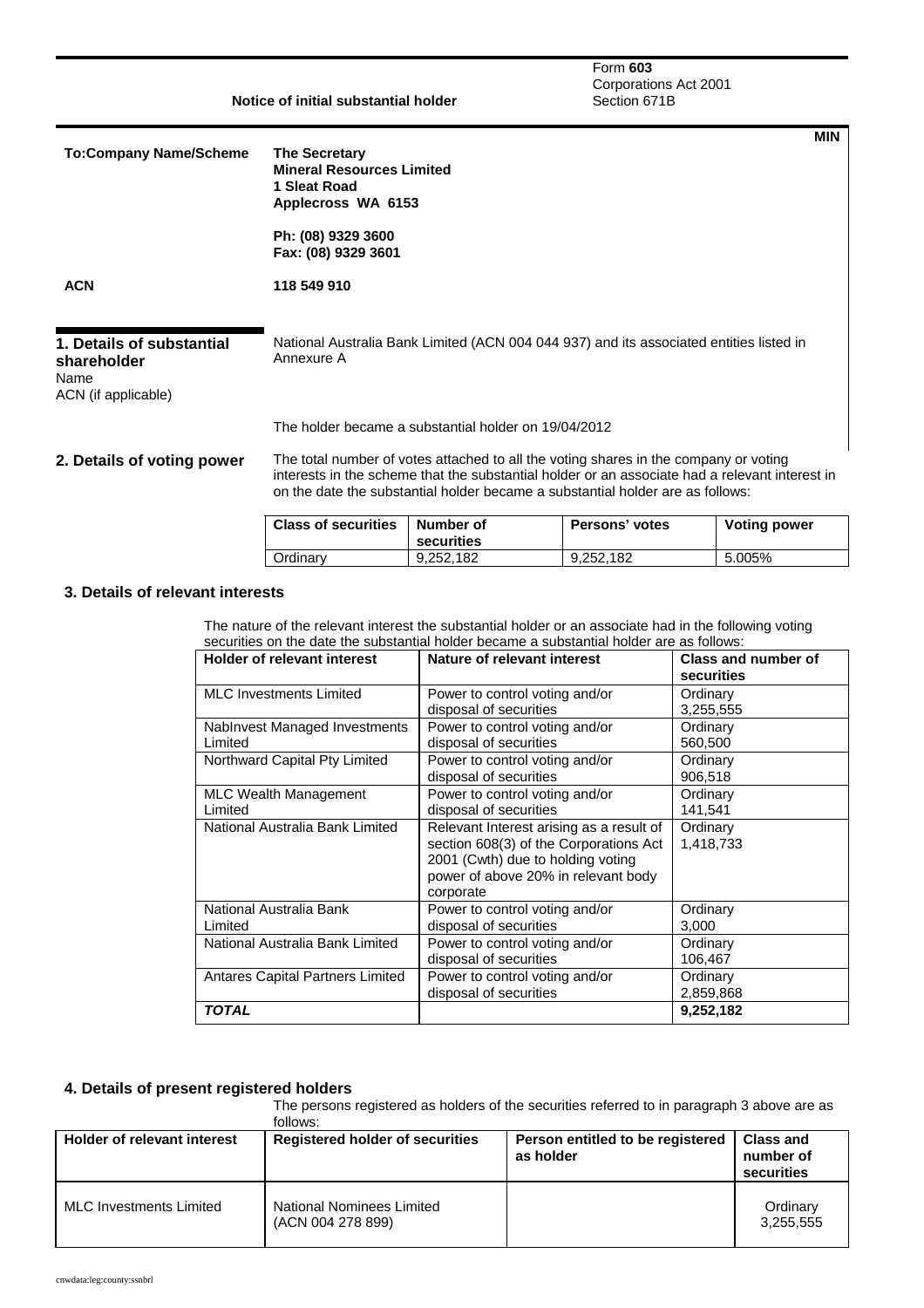| Nablnvest Managed                       | National Nominees Limited                                                                           |              | Ordinary                                  |
|-----------------------------------------|-----------------------------------------------------------------------------------------------------|--------------|-------------------------------------------|
| <b>Investments Limited</b>              | (ACN 004 278 899)                                                                                   |              | 560,500                                   |
| Northward Capital Pty Limited           | Northward Capital Pty Limited (ACN<br>113 618 938)                                                  |              | Ordinary<br>906,518                       |
| <b>MLC Wealth Management</b><br>Limited | Navigator Australia Limited (ACN.<br>006 302 987)<br>National Nominees Limited<br>(ACN 004 278 899) |              | Ordinary<br>27,343<br>Ordinary<br>114,198 |
| National Australia Bank                 | <b>Cogent Nominees Pty Ltd</b>                                                                      |              | Ordinary                                  |
| Limited                                 | (ACN 084 150 023)                                                                                   |              | 1,418,733                                 |
| National Australia Bank                 | <b>National Nominees Limited</b>                                                                    |              | Ordinary                                  |
| Limited                                 | (ACN 004 278 899)                                                                                   |              | 3,000                                     |
| National Australia Bank                 | UBS Nominees Pty Ltd (ACN 001                                                                       |              | Ordinary                                  |
| Limited                                 | 450 522)                                                                                            |              | 106,467                                   |
| <b>Antares Capital Partners</b>         | National Nominees Limited                                                                           |              | Ordinary                                  |
| Limited                                 | (ACN 004 278 899)                                                                                   |              | 831,087                                   |
|                                         | JP Morgan Nominees Aust. Limited<br>(002899961)                                                     |              | Ordinary<br>2,028,781                     |
|                                         |                                                                                                     | <b>TOTAL</b> | 9,252,182                                 |

### **5. Consideration**

The consideration paid for each relevant interest referred to in paragraph 3 above, and acquired in the four months prior to the day that the substantial holder became a substantial holder is as follows:

| Holder of relevant interest        | Date of acquisition         | <b>Consideration</b> |          | <b>Class and number</b><br>of securities |
|------------------------------------|-----------------------------|----------------------|----------|------------------------------------------|
|                                    |                             | Cash                 | Non-cash |                                          |
| National Australia Bank<br>Limited | 18/04/2012 to<br>19/04/2012 | \$11.67 to \$11.75   |          | Ordinary<br>17.437                       |

#### **6. Associates**

The reasons the persons named in paragraph 3 above are associates of the substantial holder are as follows:

| Name and ACN/ARSN (if<br>applicable             | Nature of association                                          |
|-------------------------------------------------|----------------------------------------------------------------|
| <b>MLC Investments Limited</b>                  | Is an associated company of National Australia Bank Limited    |
| <b>MLC Wealth Management</b><br>Ltd             | Is an associated company of National Australia Bank Limited    |
| Nablnvest Managed<br><b>Investments Limited</b> | Is an associated company of National Australia Bank Limited    |
| Northward Capital Pty<br>Limited                | Is an associated company of National Australia Bank Limited    |
| <b>Antares Capital Partners</b>                 | Is a related body corporate of National Australia Bank Limited |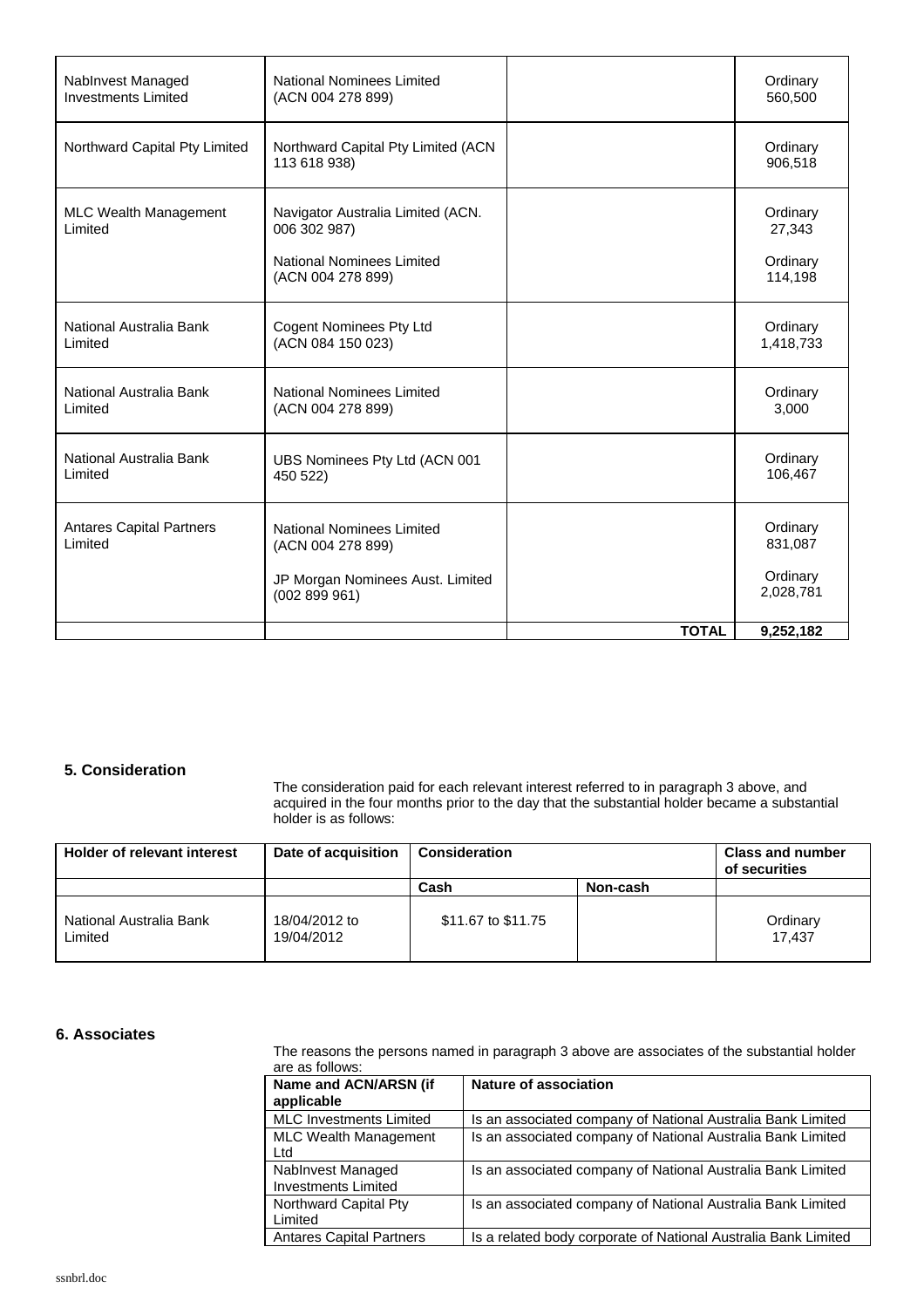**Limited** 

### **7. Addresses**

The addresses of persons named in this form are as follows:

| Name                                    | <b>Address</b>                               |
|-----------------------------------------|----------------------------------------------|
| National Australia Bank                 | Level 4, (UB4440)                            |
| Limited                                 | 800 Bourke Street                            |
|                                         | DOCKLANDS VIC 3008                           |
| <b>MLC Investments Limited</b>          | Ground Floor                                 |
|                                         | <b>MLC Building</b><br>105-153 Miller Street |
|                                         | SYDNEY NSW 2000                              |
| Nablnvest Managed                       | <b>Ground Floor</b>                          |
| <b>Investments Limited</b>              | <b>MLC Building</b>                          |
|                                         | 105-153 Miller Street                        |
|                                         | SYDNEY NSW 2000                              |
| <b>National Nominees Limited</b>        | Level 4, (UB4440)                            |
|                                         | 800 Bourke Street                            |
|                                         | DOCKLANDS VIC 3008                           |
| <b>MLC Wealth Management</b><br>Limited | Ground Floor                                 |
|                                         | <b>MLC Building</b><br>105-153 Miller Street |
|                                         | SYDNEY NSW 2000                              |
| Northward Capital Pty                   | Ground Floor, MLC Building,                  |
| Limited                                 | 105-153 Miller Street,                       |
|                                         | SYDNEY NSW 2000                              |
| Navigator Australia Limited             | Ground Floor                                 |
|                                         | <b>MLC Building</b>                          |
|                                         | 105-153 Miller Street                        |
|                                         | SYDNEY NSW 2000                              |
| <b>Cogent Nominees Pty Ltd</b>          | Level 6.<br>60 Castlereagh Street,           |
|                                         | Sydney NSW 2000                              |
| <b>UBS Nominees Pty Ltd</b>             | Level 16                                     |
|                                         | <b>Chifley Tower</b>                         |
|                                         | 2 Chifley Square                             |
|                                         | Sydney NSW 2000                              |
| Antares Capital Partners Ltd            | Level 28 Freshwater Place                    |
|                                         | 2 Southbank Boulevard                        |
|                                         | Southbank VIC 3006                           |
| JP Morgan Nominees Aust                 | Level 37, 259 George Street                  |
| Limited                                 | Sydney NSW 2000                              |

## **Signature**

print name Mathan Butler Capacity

**Company Secretary for and on behalf of National Australia Bank Limited** 

signature date 24/04/2012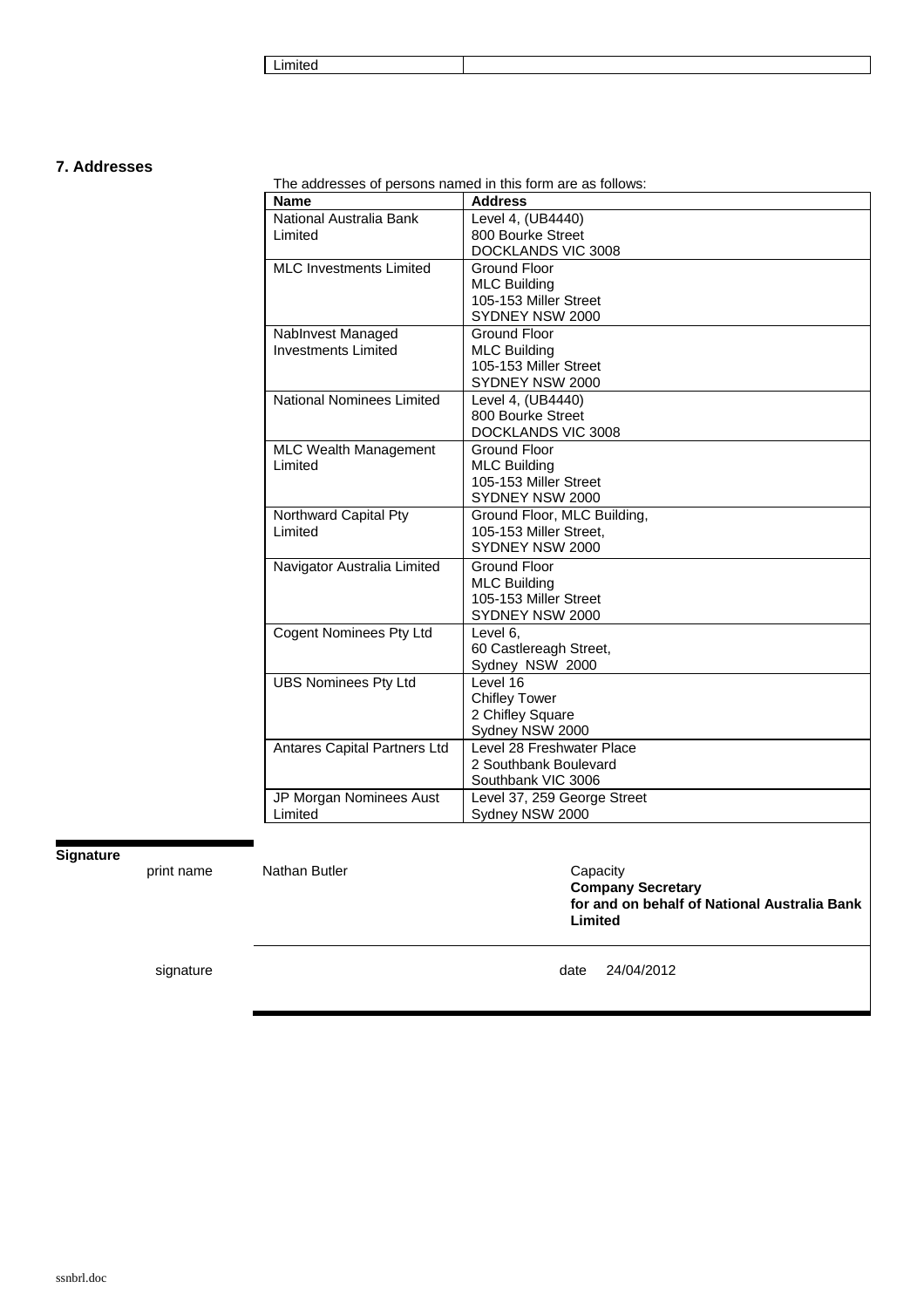This is Annexure A of 12 pages referred to in the Form 603 Notice of becoming a substantial holder signed by me and dated 24/04/2012

Nathan Butler, Company Secretary

# **COMPANY NAME**

| W M POOL - EQUITIES TRUST NO.25                |
|------------------------------------------------|
| WM POOL - EQUITIES TRUST NO. 13                |
| WM POOL - EQUITIES TRUST NO.24                 |
| A.C.N 137 446 701 PTY LTD                      |
| <b>ACCESS FUND NO 1</b>                        |
| ACCESS FUND NO 10                              |
| ACCESS FUND NO 11                              |
| ACCESS FUND NO 12                              |
| ACCESS FUND NO 13                              |
| ACCESS FUND NO 14                              |
| ACCESS FUND NO 15                              |
| ACCESS FUND NO 16                              |
| ACCESS FUND NO 17                              |
| ACCESS FUND NO 18                              |
| ACCESS FUND NO 19                              |
| ACCESS FUND NO 2                               |
| ACCESS FUND NO 20                              |
| ACCESS FUND NO 21                              |
| ACCESS FUND NO 22                              |
| ACCESS FUND NO 23                              |
| <b>ACCESS FUND NO 24</b>                       |
| ACCESS FUND NO 25                              |
| ACCESS FUND NO 26                              |
| <b>ACCESS FUND NO 27</b>                       |
| ACCESS FUND NO 28                              |
| <b>ACCESS FUND NO 29</b>                       |
| ACCESS FUND NO 3                               |
| ACCESS FUND NO 30                              |
| <b>ACCESS FUND NO 31</b>                       |
| ACCESS FUND NO 32                              |
| <b>ACCESS FUND NO 4</b>                        |
| <b>ACCESS FUND NO 5</b>                        |
| ACCESS FUND NO 6                               |
| <b>ACCESS FUND NO 7</b>                        |
| <b>ACCESS FUND NO 8</b>                        |
| <b>ACCESS FUND NO 9</b>                        |
| ADVANTEDGE FINANCIAL SERVICES HOLDINGS PTY LTD |
| ADVANTEDGE FINANCIAL SERVICES PTY LTD          |
| ADVANTEDGE FINANCIAL SOLUTIONS PTY LTD         |
| AF&L VISTA PTY LTD                             |
| AFSH NOMINEES PTY LTD                          |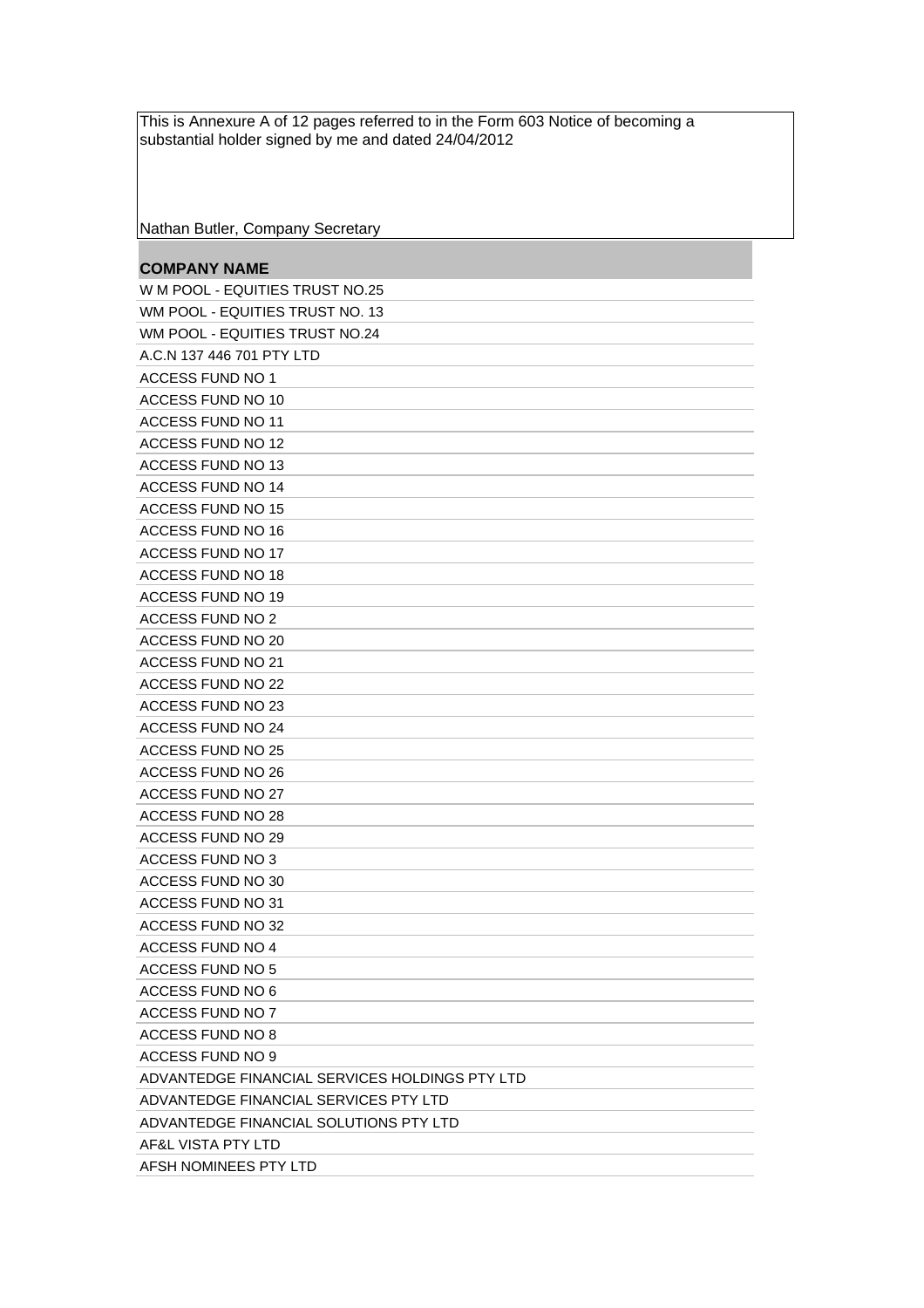| ALICE CORPORATION PTY LTD                                            |
|----------------------------------------------------------------------|
| ALLERTON HOUSE PROPERTIES LIMITED                                    |
| ALTERNATIVE ASSETS AIRPORTS TRUST                                    |
| ALTERNATIVE ASSETS BRISBANE AIRPORTS TRUST                           |
| ALTERNATIVE ASSETS INFRASTRUCTURE TRUST                              |
| ALTERNATIVE EQUITY - INFRASTRUCTURE (APTC) TRUST                     |
| ALTERNATIVE EQUITY - INFRASTRUCTURE (RAIL) TRUST                     |
| ALTERNATIVE EQUITY BACL TRUST                                        |
| ANCHORAGE HOME LOANS PTY LTD                                         |
| ANGARA COMPANY LIMITED                                               |
| ANTARES CAPITAL PARTNERS LTD                                         |
| ANTARES INDEX ENHANCED AUSTRALIAN FIXED INTEREST TRUST               |
| APOGEE FINANCIAL PLANNING LIMITED                                    |
| ARDB LIMITED                                                         |
| AREA MANAGEMENT HOLDINGS, LLC                                        |
| AREA SPONSOR HOLDINGS, LLC                                           |
| <b>ARIODANTE LIMITED</b>                                             |
| ASIBOND PTY, LIMITED                                                 |
| AUSMAQ (NZ) LIMITED                                                  |
| <b>AUSMAQ LIMITED</b>                                                |
| AUSTRALIAN BANKS' EXPORT RE-FINANCE CORPORATION LTD (IN LIQUIDATION) |
| AUSTRALIAN COMPANY NUMBER 094 484 625 LIMITED                        |
| AUSTRALIAN SHARES INDEX FUND                                         |
| <b>BANK OF NEW ZEALAND</b>                                           |
| <b>BLSSA PTY LTD</b>                                                 |
| <b>BNZ AGRICAPITAL LIMITED</b>                                       |
| <b>BNZ BRANCH PROPERTIES LTD</b>                                     |
| <b>BNZ CASH PIE UNIT TRUST</b>                                       |
| <b>BNZ CORPORATION LTD</b>                                           |
| <b>BNZ EQUIPMENT LTD</b>                                             |
| <b>BNZ EQUITY INVESTMENTS LIMITED</b>                                |
| BNZ EQUITY INVESTMENTS NO.2 LIMITED                                  |
| <b>BNZ FACILITIES MANAGEMENT LIMITED</b>                             |
| <b>BNZ FUNDING LTD</b>                                               |
| <b>BNZ INCOME MANAGEMENT LIMITED</b>                                 |
| <b>BNZ INCOME SECURITIES 2 LIMITED</b>                               |
| <b>BNZ INCOME SECURITIES LIMITED</b>                                 |
| BNZ INTERNATIONAL (HONG KONG) LIMITED                                |
| <b>BNZ INTERNATIONAL FUNDING LTD</b>                                 |
| <b>BNZ INTERNATIONAL LTD</b>                                         |
| <b>BNZ INVESTMENT SERVICES LIMITED</b>                               |
| <b>BNZ INVESTMENTS LTD</b>                                           |
| <b>BNZ LIFE INSURANCE LIMITED</b>                                    |
| BNZ PROPERTIES (AUCKLAND) LTD                                        |
| <b>BNZ PROPERTIES LTD</b>                                            |
| <b>BNZ PROPERTY INVESTMENTS LTD</b>                                  |
| <b>BNZ RMBS TRUST SERIES 2008-1</b>                                  |
| <b>BNZI SECURITIES NO.1 LTD</b>                                      |
| <b>BNZI SECURITIES NO.2 LTD</b>                                      |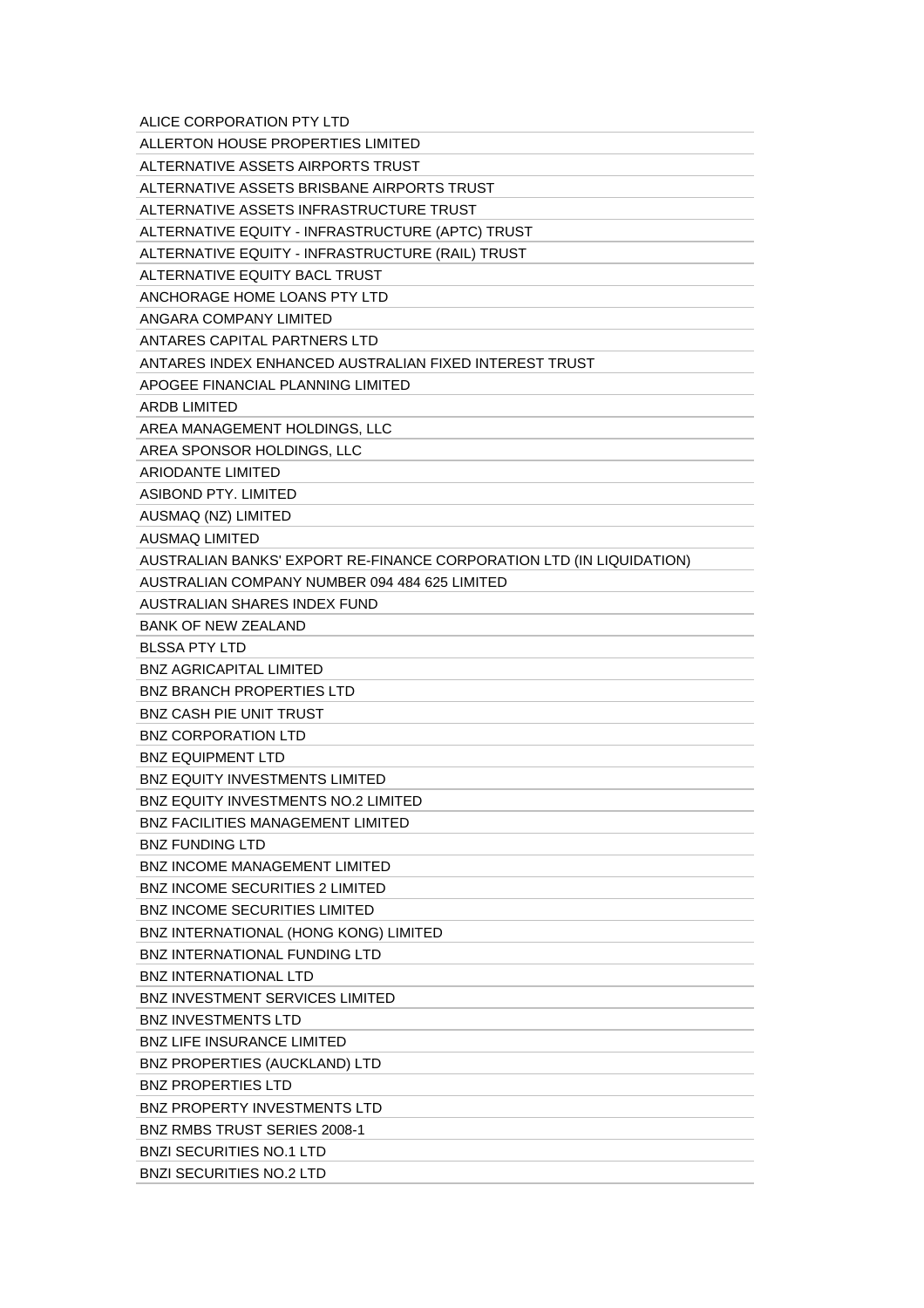| <b>BOACT PTY LTD (IN LIQUIDATION)</b>                      |
|------------------------------------------------------------|
| <b>BRUNSWICK COLLECTION SERVICES LIMITED</b>               |
| C.B. NOMINEES LIMITED                                      |
| <b>C.B.C. PROPERTIES LIMITED</b>                           |
| CALIBRE ASSET MANAGEMENT LIMITED                           |
| CAMBERWELL 3 PTY LIMITED (IN LIQUIDATION)                  |
| CAMBERWELL 4 PTY LIMITED (IN LIQUIDATION)                  |
| CAMBERWELL 5 PTY LIMITED (IN LIQUIDATION)                  |
| CAMBRIDGE REAL ESTATE INVESTMENTS PTE LTD                  |
| CAPITA PROPERTIES PTY. LIMITED                             |
| <b>CARDLINK SERVICES LIMITED</b>                           |
| <b>CARDS NZ LIMITED</b>                                    |
| CARRINGTON CONFIRMERS PTY. LIMITED (IN LIQUIDATION)        |
| CASH ACCOUNT INCOME FUND                                   |
| CB GROUP INVESTMENTS LIMITED                               |
| <b>CBC HOLDINGS LIMITED</b>                                |
| CGF NO. 12 LIMITED                                         |
| CGF NO. 3 LIMITED                                          |
| CGF NO. 6 LIMITED                                          |
| CGF NO. 9 LIMITED                                          |
| CHELONIA SWAPS PTY LIMITED                                 |
| <b>CHOICE LEND PTY LTD</b>                                 |
| CLYDESDALE BANK (LONDON) NOMINEES LIMITED (IN LIQUIDATION) |
| CLYDESDALE BANK ASSET FINANCE LIMITED                      |
| CLYDESDALE BANK INSURANCE BROKERS LIMITED                  |
| <b>CLYDESDALE BANK PLC</b>                                 |
| CLYDESDALE EUROPE FINANCE LIMITED                          |
| CLYDESDALE GROUP INVESTMENTS B.V.                          |
| <b>CLYDESDALE GROUP INVESTMENTS LIMITED</b>                |
| CLYDESDALE INVESTMENTS B.V.                                |
| <b>CLYDESDALE INVESTMENTS UK LIMITED</b>                   |
| CNA-CAPITAL INTERNATIONAL - EMERGING MARKETS EQUITY TRUST  |
| COMMERCIAL NOMINEES PTY. LIMITED (IN LIQUIDATION)          |
| CRAIG YR HAUL MANAGEMENT COMPANY LIMITED                   |
| CRUICKSHANK ASSET MANAGEMENT PTY LTD                       |
| CUSTOM CREDIT CORPORATION LTD (IN LIQUIDATION)             |
| CUSTOM CREDIT HOLDINGS LTD (IN LIQUIDATION)                |
| DEESARN PTY LTD                                            |
| DIBA EQUITIES LIMITED                                      |
| DIBA INVESTMENTS LIMITED                                   |
| <b>DISTRA PTY LTD</b>                                      |
| ELLY INVESTMENTS PTY LTD                                   |
| EQUITY MANAGEMENT UNIT HOLDINGS PTY LTD                    |
| EUROCLEAR PLC                                              |
| FAIRHALSEN COLLECTIONS LIMITED                             |
| FAIRVIEW EQUITY PARTNERS EMERGING COMPANIES FUND           |
| <b>FAIRVIEW EQUITY PARTNERS PTY LTD</b>                    |
| FAIRWAY VIEWS (COMPTON AVENUE) MANAGEMENT COMPANY LTD      |
| FASTLEND PTY LTD                                           |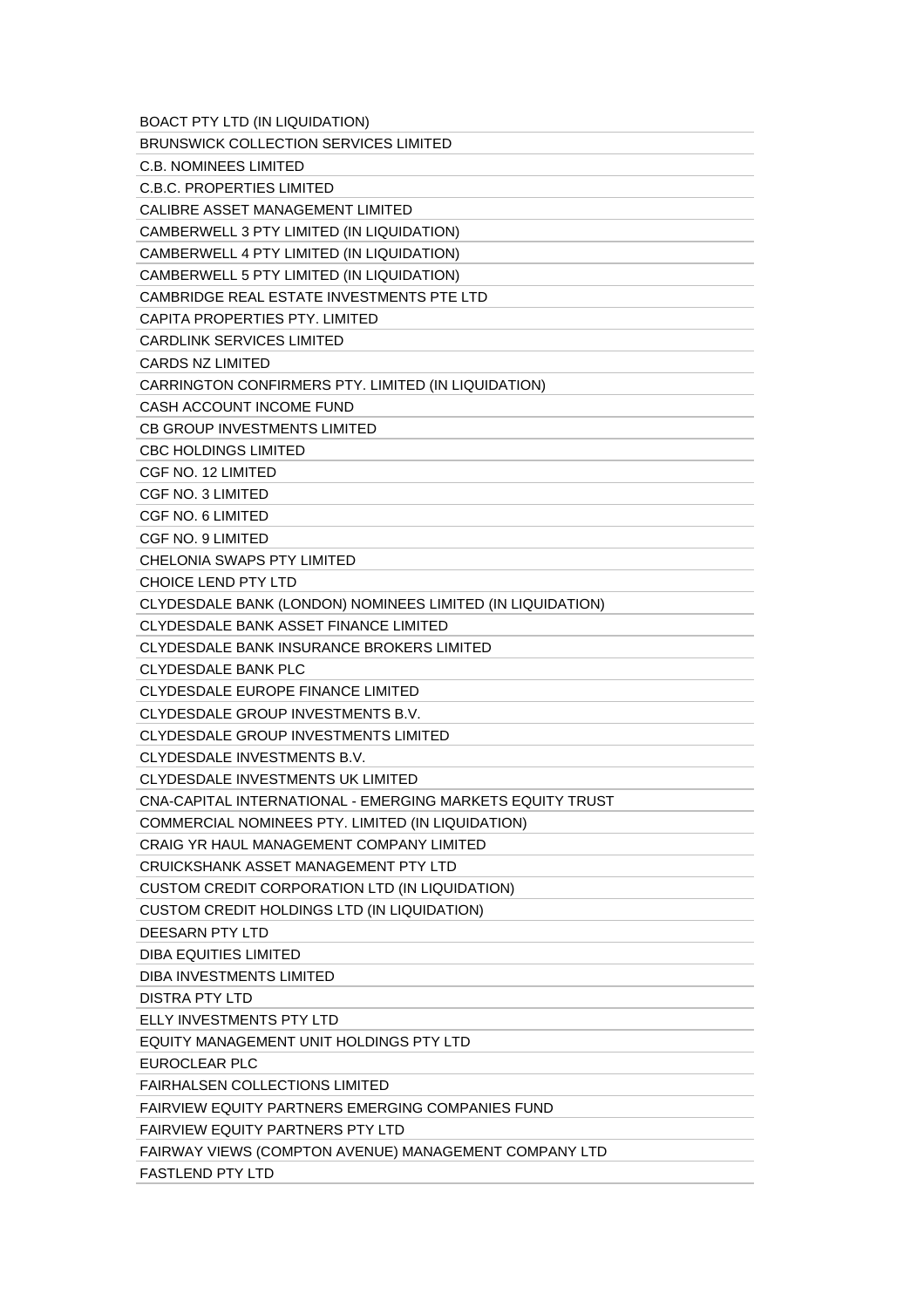| FINANCE & SYSTEMS TECHNOLOGY HOLDINGS PTY LIMITED |
|---------------------------------------------------|
| FINANCE & SYSTEMS TECHNOLOGY PTY LTD              |
| FINANCIAL TECHNOLOGY (AUSTRALIA) PTY LTD          |
| FINTRACK MEMBERS PTY LTD                          |
| GIBSON HILLS PTY LTD (IN LIQUIDATION)             |
| <b>GODFREY PEMBROKE LIMITED</b>                   |
| <b>GRACECHURCH COMMERCIAL INVESTMENTS LIMITED</b> |
| <b>GREAT WESTERN BANCORPORATION, INC</b>          |
| <b>GREAT WESTERN BANK</b>                         |
| GREAT WESTERN FINANCIAL SERVICES, INC.            |
| <b>GREAT WESTERN SERVICE CORPORATION</b>          |
| <b>GUIDESTAR FINANCIAL GROUP LIMITED</b>          |
| <b>GUIDESTAR FINANCIAL LIMITED</b>                |
| GW DEVELOPMENT AMERICAS, INC                      |
| GW LEASING, INC.                                  |
| <b>GWB LLC</b>                                    |
| <b>GWM ADVISER SERVICES LIMITED</b>               |
| HAVEN ROAD MANAGEMENT COMPANY LTD                 |
| <b>HEGIRA LIMITED</b>                             |
| <b>HICAPS PTY LTD</b>                             |
| HORIZON 1 BOND PORTFOLIO                          |
| <b>HORIZON 2 INCOME PORTFOLIO</b>                 |
| <b>HORIZON 3 CONSERVATIVE GROWTH PORTFOLIO</b>    |
| <b>HORIZON 4 BALANCED PORTFOLIO</b>               |
| <b>HORIZON 5 GROWTH PORTFOLIO</b>                 |
| <b>HORIZON 6 SHARE PORTFOLIO</b>                  |
| <b>HORIZON 7 ACCELERATED GROWTH PORTFOLIO</b>     |
| <b>I.C.NOMINEES PTY LTD</b>                       |
| INDEPENDENT MORTGAGE AFFILIATES PTY LIMITED       |
| INFOCUS WEALTH MANAGEMENT LIMITED                 |
| INFRASTRUCTURE NATURAL RESOURCES TRUST            |
| INTEGRATED SEPARATELY MANAGED ACCOUNT             |
| INTERCHANGE AND SETTLEMENT LIMITED                |
| <b>INVIA CUSTODIAN PTY LIMITED</b>                |
| JANA AUSTRALIAN SHARE LONG SHORT TRUST            |
| <b>JANA CASH TRUST</b>                            |
| JANA CORE AUSTRALIAN SHARE TRUST                  |
| <b>JANA CORE GLOBAL SHARE TRUST</b>               |
| JANA CORE GLOBAL SHARE TRUST WITH CURRENCY HEDGED |
| <b>JANA DIVERSIFIED FIXED INCOME TRUST</b>        |
| <b>JANA EMERGING MARKETS SHARE TRUST</b>          |
| JANA GLOBAL OPPORTUNITIES FUND                    |
| JANA GLOBAL SHARE LONG SHORT TRUST                |
| JANA HIGH ALPHA AUSTRALIAN SHARE TRUST            |
| JANA HIGH ALPHA GLOBAL SHARE TRUST                |
| JANA INVESTMENT ADVISERS PTY LIMITED              |
| JANA PASSIVE AUSTRALIAN SHARE TRUST               |
| JANA PASSIVE GLOBAL SHARE TRUST                   |
| JANA PROPERTY TRUST                               |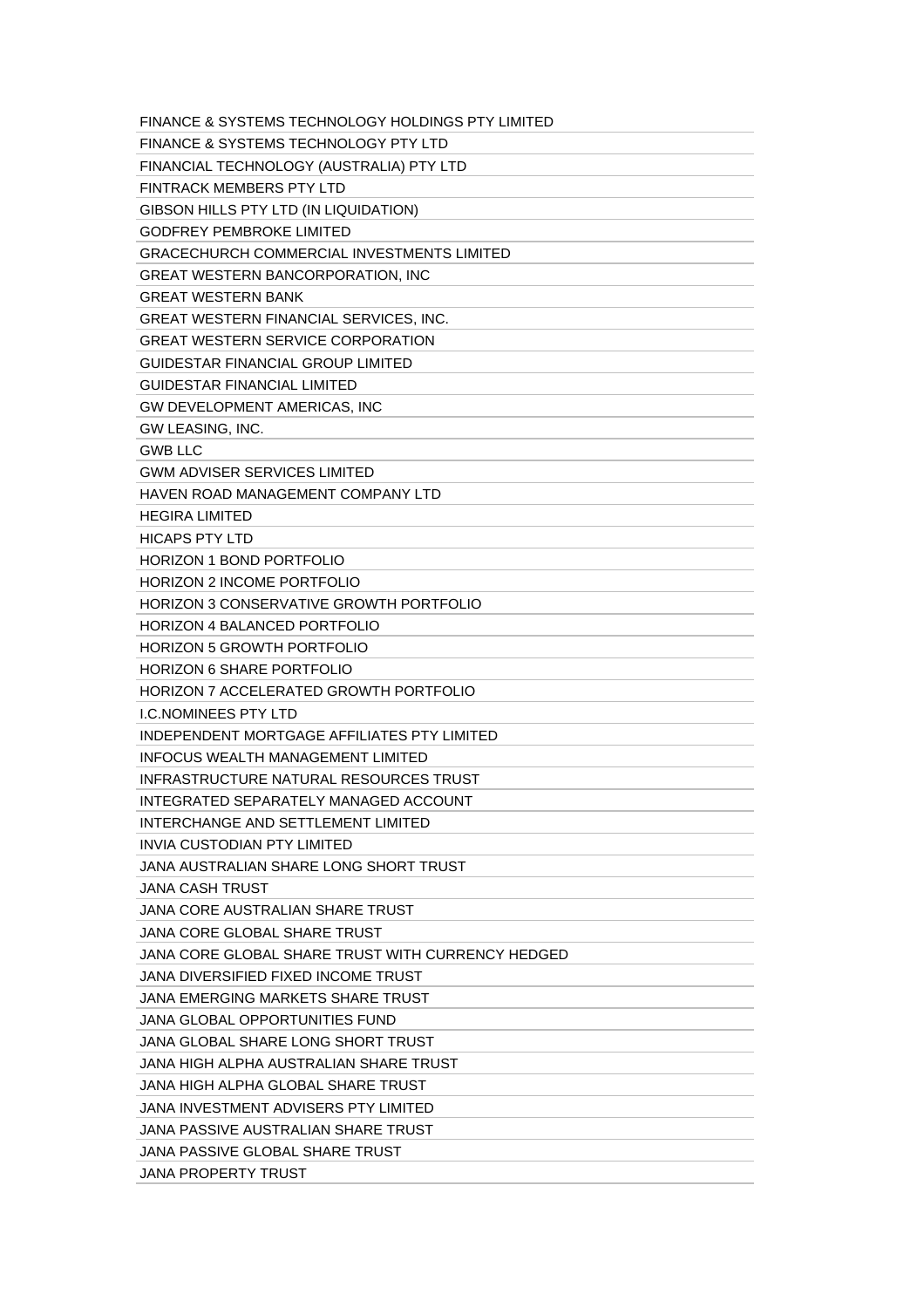| <b>JANA TRIPLEPOINT FUND</b>                                |
|-------------------------------------------------------------|
| <b>JBWERE (NZ) HOLDINGS LIMITED</b>                         |
| JBWERE (NZ) NOMINEES LIMITED                                |
| JBWERE (NZ) PTY LTD                                         |
| <b>JBWERE PTY LTD</b>                                       |
| <b>LAURISTON DAIRIES LIMITED</b>                            |
| LCH CLEARNET GROUP LIMITED                                  |
| LIMEHOUSE INVESTMENTS PTY LIMITED                           |
| LINTON SPRINGS RESIDENTIAL MANAGEMENT COMPANY LIMITED       |
| LODESTAR AUSTRALIAN EQUITY INCOME FUND                      |
| LODESTAR AUSTRALIAN STRATEGIC SHARE FUND                    |
| LODESTAR CAPITAL PARTNERS PTY LIMITED                       |
| LONG - TERM ABSOLUTE RETURN PORTFOLIO                       |
| LONG TERM INCOME FUND                                       |
| LOYALTY NEW ZEALAND LIMITED                                 |
| <b>MACHILL INVESTMENTS LIMITED</b>                          |
| MARGIN LENDING (NZ) LIMITED                                 |
| MATRIX FILM INVESTMENT ONE PTY LIMITED                      |
| <b>MEDFIN AUSTRALIA PTY LIMITED</b>                         |
| <b>MERITUM FINANCIAL GROUP PTY LTD</b>                      |
| MERITUM FINANCIAL PLANNING PTY LTD                          |
| MLC (NCIT) AUSTRALIAN SHARE TRUST                           |
| MLC (NCIT) DIVERSIFIED DEBT TRUST                           |
| MLC (NCIT) GLOBAL SHARE TRUST                               |
| MLC (NCIT) GLOBAL SHARE TRUST WITH CURRENCY HEDGED          |
| MLC (NCIT) MODERATE TRUST                                   |
| MLC (NCIT) SHORT-MATURITY DIVERSIFIED DEBT TRUST            |
| MLC ALLIANCE HOLDINGS PTY LIMITED                           |
| MLC GLOBAL PROPERTY FUND                                    |
| MLC HEDGED GLOBAL SHARE FUND                                |
| MLC HOLDINGS LIMITED                                        |
| MLC INTERNATIONAL HOLDINGS (SINGAPORE) PTE LTD              |
| MLC INVESTMENT TRUST PLATINUM GLOBAL FUND                   |
| MLC INVESTMENTS LIMITED                                     |
| MLC LIFETIME COMPANY LIMITED                                |
| <b>MLC LIMITED</b>                                          |
| MLC MASTERKEY UNIT TRUST ACCELERATED GROWTH PORTFOLIO       |
| MLC MASTERKEY UNIT TRUST AUSTRALIAN SHARE FUND              |
| MLC MASTERKEY UNIT TRUST AUSTRALIAN SHARE GROWTH STYLE FUND |
| MLC MASTERKEY UNIT TRUST AUSTRALIAN SHARE VALUE STYLE FUND  |
| MLC MASTERKEY UNIT TRUST BALANCED PORTFOLIO                 |
| MLC MASTERKEY UNIT TRUST BOND PORTFOLIO                     |
| MLC MASTERKEY UNIT TRUST CASH FUND                          |
| MLC MASTERKEY UNIT TRUST CONSERVATIVE GROWTH PORTFOLIO      |
| MLC MASTERKEY UNIT TRUST GLOBAL SHARE FUND                  |
| MLC MASTERKEY UNIT TRUST GLOBAL SHARE GROWTH STYLE FUND     |
| MLC MASTERKEY UNIT TRUST GLOBAL SHARE VALUE STYLE FUND      |
| MLC MASTERKEY UNIT TRUST GROWTH PORTFOLIO                   |
| MLC MASTERKEY UNIT TRUST INCOME PORTFOLIO                   |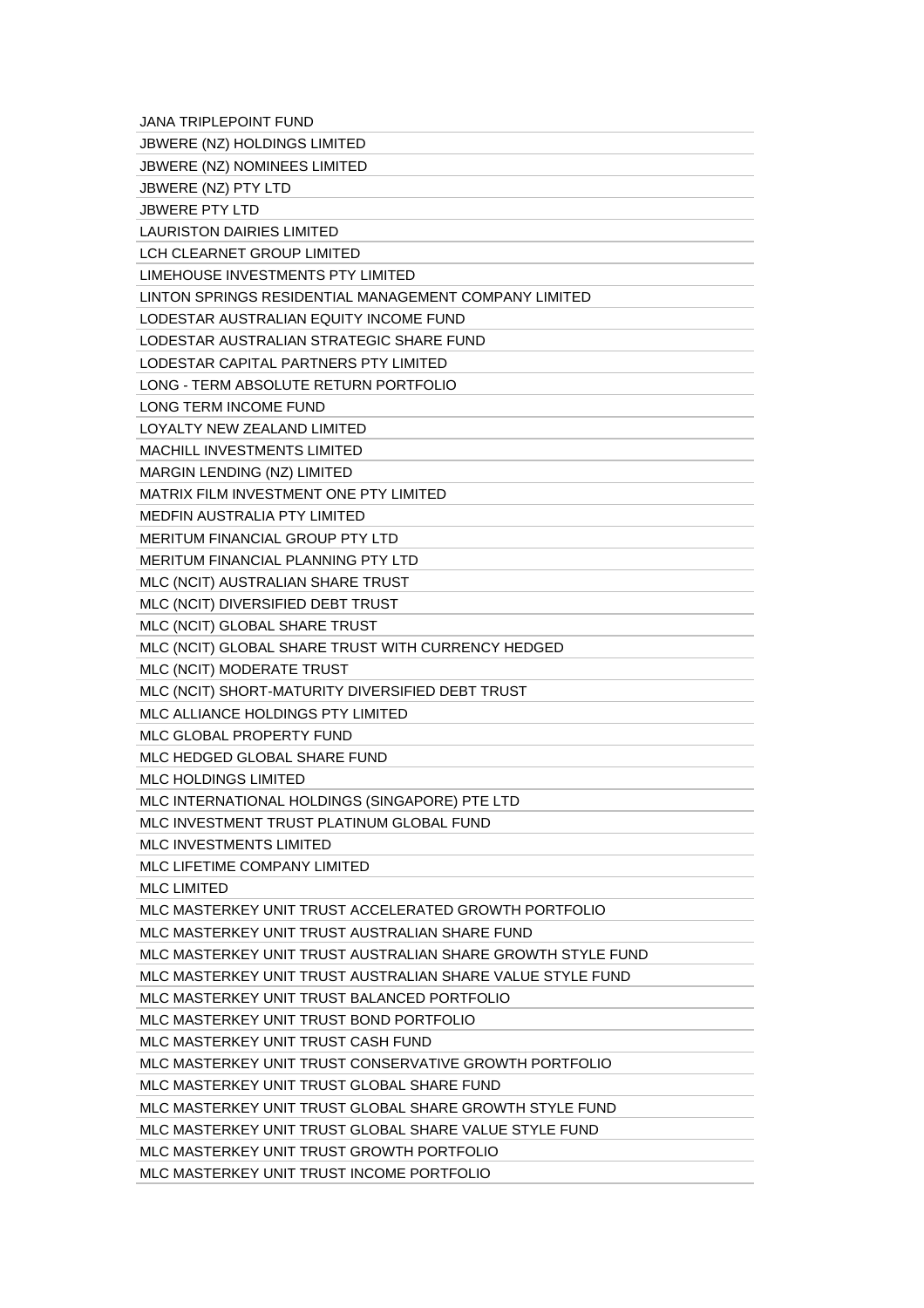| MLC MASTERKEY UNIT TRUST INCOMEBUILDER                               |
|----------------------------------------------------------------------|
| MLC MASTERKEY UNIT TRUST MLC CAPITAL INTERNATIONAL GLOBAL SHARE FUND |
| MLC MASTERKEY UNIT TRUST MLC-PLATINUM GLOBAL FUND                    |
| MLC MASTERKEY UNIT TRUST PROPERTY SECURITIES FUND                    |
| MLC MASTERKEY UNIT TRUST SHARE INDEX FUND                            |
| MLC MASTERKEY UNIT TRUST SHARE PORTFOLIO                             |
| MLC NOMINEES PTY LTD                                                 |
| MLC NOMINEES UK LIMITED                                              |
| MLC PE EVERGREEN TRUST                                               |
| MLC PROPERTIES PTY, LIMITED                                          |
| <b>MLC SAVINGS LIMITED</b>                                           |
| MLC TRUST MANAGEMENT COMPANY LTD                                     |
| <b>MLC VC TRUST</b>                                                  |
| MLC VINTAGE YEAR TRUST (2008)                                        |
| MLC VINTAGE YEAR TRUST (2009)                                        |
| MLC VINTAGE YEAR TRUST (2010)                                        |
| MLC WEALTH MANAGEMENT LIMITED                                        |
| MLC WHOLESALE AUSTRALIAN SHARE FUND                                  |
| MLC WHOLESALE DIVERSIFIED DEBT FUND                                  |
| MLCI HORIZON 7 TRUST                                                 |
| MLCI POOL - PRIVATE EQUITY TRUST                                     |
| MLCIC TAILORED TRUST NO. 2                                           |
| <b>MLCIC TAILORED TRUST NO.1</b>                                     |
| <b>MLCIC TAILORED TRUST NO.3</b>                                     |
| MOCKEY 1 PTY LIMITED (IN LIQUIDATION)                                |
| MOCKEY 3 PTY LIMITED (IN LIQUIDATION)                                |
| MOCKEY 4 PTY LIMITED (IN LIQUIDATION)                                |
| MOCKEY 5 PTY LIMITED (IN LIQUIDATION)                                |
| <b>MOCKEY 7 PTY LIMITED</b>                                          |
| MONDEX NEW ZEALAND LTD                                               |
| MORTGAGE SUPPORT SERVICES PTY LTD                                    |
| <b>MSRA HOLDINGS, INC</b>                                            |
| <b>MSS MF PTY LTD</b>                                                |
| <b>MSS MFA PTY LTD</b>                                               |
| MUDCHUTE PTY LIMITED                                                 |
| <b>NAB CAPITAL LLC</b>                                               |
| <b>NAB CAPITAL LLC</b>                                               |
| <b>NAB EUROPE LIMITED</b>                                            |
| NAB GOLD, LLC                                                        |
| <b>NAB INVESTMENTS LIMITED</b>                                       |
| NAB IRON, LLC                                                        |
| NABCAPITAL LEASING (NO. 1) PTY LIMITED                               |
| NABCAPITAL LEASING (NO.2) PTY LIMITED                                |
| NABICS INVESTMENTS PTY LTD                                           |
| NABINVEST CAPITAL PARTNERS PTY LIMITED                               |
| NABINVEST HOLDINGS LIMITED                                           |
| NABINVEST MANAGED INVESTMENTS LIMITED                                |
| NABINVEST OXLEY SINGAPORE PTE LTD                                    |
| NABSECURITIES, LLC                                                   |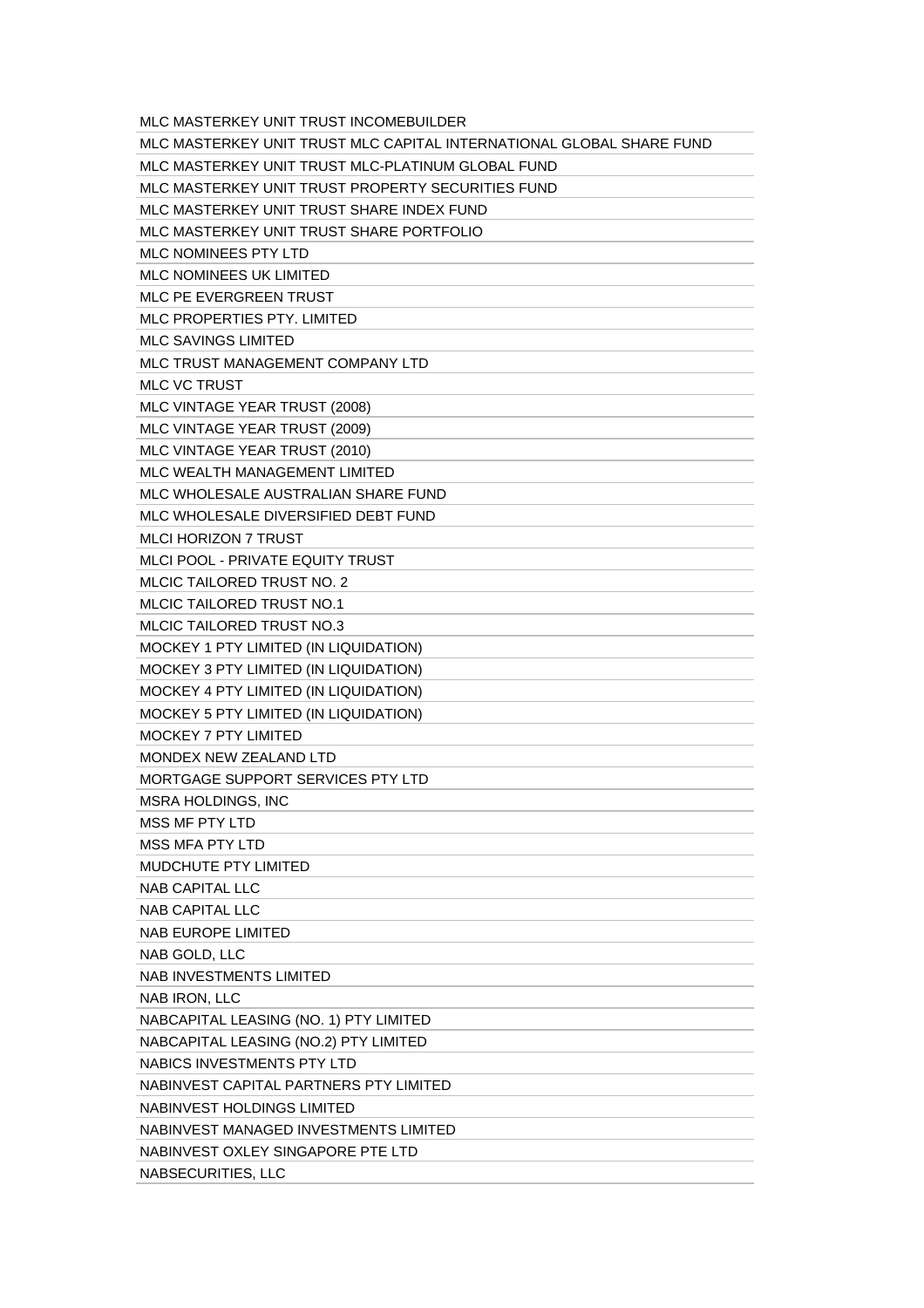| NAF TRUSTEE LIMITED                                              |
|------------------------------------------------------------------|
| NAGE TRUSTEE COMPANY LIMITED                                     |
| <b>NAGEO BV</b>                                                  |
| NAM NT RAIL PTY LIMITED (IN LIQUIDATION)                         |
| NATIONAL AMERICAS CAPITAL INVESTMENTS, LLC                       |
| NATIONAL AMERICAS HOLDINGS LIMITED                               |
| NATIONAL AMERICAS HOLDINGS LLC                                   |
| NATIONAL AMERICAS INVESTMENT, INC.                               |
| NATIONAL ASSET MANAGEMENT LIMITED                                |
| NATIONAL AUSTRALIA (ASSET FINANCE) LIMITED                       |
| NATIONAL AUSTRALIA BALANCED FUND                                 |
| NATIONAL AUSTRALIA BANK LIMITED                                  |
| NATIONAL AUSTRALIA BANK PENSION TRUSTEE (UK) LIMITED             |
| NATIONAL AUSTRALIA BANK REPRESENTAÇÕES LTDA (IN LIQUIDATION)     |
| NATIONAL AUSTRALIA BANK SUPERANNUATION FUND PTY LTD              |
| NATIONAL AUSTRALIA CAPITAL SECURITIES (UK) PLC - IN LIQUIDATION  |
| NATIONAL AUSTRALIA CORPORATE SERVICES LIMITED                    |
| NATIONAL AUSTRALIA DIVIDEND IMPUTATION FUND                      |
| NATIONAL AUSTRALIA FINANCE (HONG KONG) PLC                       |
| NATIONAL AUSTRALIA FINANCE (ASIA) LIMITED                        |
| NATIONAL AUSTRALIA FINANCE (ASSET LEASING) LLP                   |
| NATIONAL AUSTRALIA FINANCE (COMMERCIAL LEASING) LIMITED          |
| NATIONAL AUSTRALIA FINANCE (EQUIPMENT LEASING) LIMITED           |
| NATIONAL AUSTRALIA FINANCE (EUROPE HOLDINGS) LIMITED             |
| NATIONAL AUSTRALIA FINANCE (INFRASTRUCTURE LEASING NO.1) LIMITED |
| NATIONAL AUSTRALIA FINANCE (INFRASTRUCTURE LEASING NO.2) LIMITED |
| NATIONAL AUSTRALIA FINANCE (LEASING) LIMITED                     |
| NATIONAL AUSTRALIA FINANCE (VESSEL LEASING NO.1) LIMITED         |
| NATIONAL AUSTRALIA FINANCE (VESSEL LEASING NO.2) LIMITED         |
| NATIONAL AUSTRALIA FINANCE (VESSEL LEASING NO.3) LIMITED         |
| NATIONAL AUSTRALIA FINANCE (VESSEL LEASING NO.4) LIMITED         |
| NATIONAL AUSTRALIA FINANCE (VESSEL LEASING NO.5) LIMITED         |
| NATIONAL AUSTRALIA FINANCE (VESSEL LEASING NO.6) LIMITED         |
| NATIONAL AUSTRALIA FINANCE (VESSEL LEASING) LIMITED              |
| NATIONAL AUSTRALIA FINANCIAL MANAGEMENT LIMITED                  |
| NATIONAL AUSTRALIA FUNDING (DELAWARE) INC.                       |
| NATIONAL AUSTRALIA GROUP (NZ) LIMITED                            |
| NATIONAL AUSTRALIA GROUP CIF TRUSTEE LIMITED                     |
| NATIONAL AUSTRALIA GROUP EUROPE ASSET HOLDINGS LIMITED           |
| NATIONAL AUSTRALIA GROUP EUROPE ASSET INVESTMENTS LIMITED        |
| NATIONAL AUSTRALIA GROUP EUROPE FINANCE BV                       |
| NATIONAL AUSTRALIA GROUP EUROPE INVESTMENTS LIMITED              |
| NATIONAL AUSTRALIA GROUP EUROPE LIMITED                          |
| NATIONAL AUSTRALIA GROUP EUROPE SERVICES LIMITED                 |
| NATIONAL AUSTRALIA GROUP SERVICES LTD                            |
| NATIONAL AUSTRALIA GROUP SSP TRUSTEE LIMITED                     |
| NATIONAL AUSTRALIA INSURANCE SERVICES LTD                        |
| NATIONAL AUSTRALIA INVESTMENT CAPITAL LIMITED                    |
| NATIONAL AUSTRALIA LTD                                           |
|                                                                  |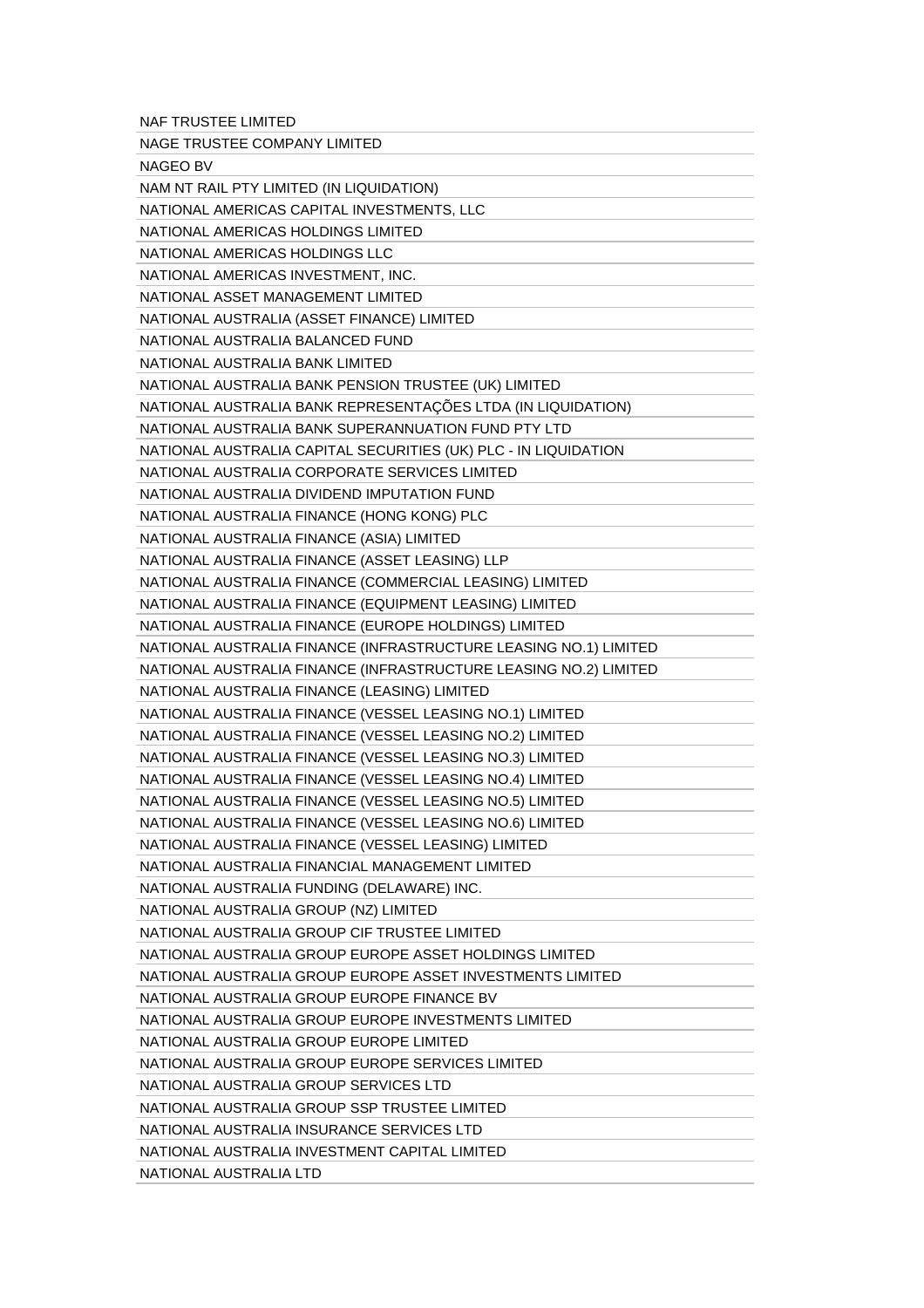| NATIONAL AUSTRALIA MANAGERS LIMITED                             |
|-----------------------------------------------------------------|
| NATIONAL AUSTRALIA MERCHANT BANK (SINGAPORE) LIMITED            |
| NATIONAL AUSTRALIA MONTHLY INCOME FUND                          |
| NATIONAL AUSTRALIA OVERSEAS HOLDING (SINGAPORE) PRIVATE LIMITED |
| NATIONAL AUSTRALIA PKI HOLDINGS LLC                             |
| NATIONAL AUSTRALIA PROPERTY FUND                                |
| NATIONAL AUSTRALIA SECURITIES LIMITED                           |
| NATIONAL AUSTRALIA TRUSTEES LIMITED                             |
| NATIONAL AUSTRALIA UK PENSION TRUSTEE LIMITED (IN LIQUIDATION)  |
| NATIONAL AUSTRALIA UNDERWRITERS LIMITED                         |
| NATIONAL CAPITAL FUNDING (UK) PLC                               |
| NATIONAL CAPITAL HOLDINGS I INC.                                |
| NATIONAL CAPITAL INSTRUMENTS [AUD] LLC 2                        |
| NATIONAL CAPITAL INSTRUMENTS [EURO] LLC 1                       |
| NATIONAL CAPITAL INSTRUMENTS II LLC 2                           |
| NATIONAL CAPITAL INSTRUMENTS II LLC1                            |
| NATIONAL CAPITAL INSTRUMENTS [AUD] LLC 1                        |
| NATIONAL CAPITAL INSTRUMENTS [EURO] LLC 2                       |
| NATIONAL CAPITAL INVESTMENTS LIMITED                            |
| NATIONAL CAPITAL TRUST I                                        |
| NATIONAL CAPITAL TRUST II (DELAWARE)                            |
| NATIONAL CAPITAL TRUST III                                      |
| NATIONAL CORPORATE INVESTMENT SERVICES LIMITED                  |
| NATIONAL EQUITIES LIMITED                                       |
| NATIONAL EUROPE HOLDINGS (WEALTH MANAGEMENT) LTD                |
| NATIONAL FUNDING HOLDINGS PTY LTD                               |
| NATIONAL FUNDING TRUST I                                        |
| NATIONAL FUNDING TRUST II (DELAWARE)                            |
| NATIONAL GLOBAL MBS MANAGER PTY LTD                             |
| NATIONAL HK INVESTMENTS LIMITED                                 |
| NATIONAL MARGIN SERVICES PTY LIMITED                            |
| NATIONAL MARKETS GROUP LIMITED                                  |
| NATIONAL MORTGAGE SECURITIES, INC.                              |
| NATIONAL NOMINEES LIMITED                                       |
| NATIONAL OBU PTY LIMITED                                        |
| NATIONAL WEALTH MANAGEMENT EUROPE HOLDINGS LIMITED              |
| NATIONAL WEALTH MANAGEMENT EUROPE SERVICES LIMITED              |
| NATIONAL WEALTH MANAGEMENT HOLDINGS LIMITED                     |
| NATIONAL WEALTH MANAGEMENT INTERNATIONAL HOLDINGS LTD           |
| NATIONAL WEALTH MANAGEMENT NEW ZEALAND HOLDINGS LIMITED         |
| NATIONAL WEALTH MANAGEMENT SERVICES LTD                         |
| NAUTILUS INSURANCE (EUROPE) LIMITED                             |
| NAUTILUS INSURANCE PTE LIMITED                                  |
| NAVIGATOR AUSTRALIA LIMITED                                     |
| NAVIGATOR INCOME TRUST                                          |
| NBA LEASING PTY, LIMITED                                        |
| NBA PROPERTIES (QLD) LIMITED                                    |
| NBA PROPERTIES (VIC.) LIMITED                                   |
| NBA PROPERTIES LIMITED                                          |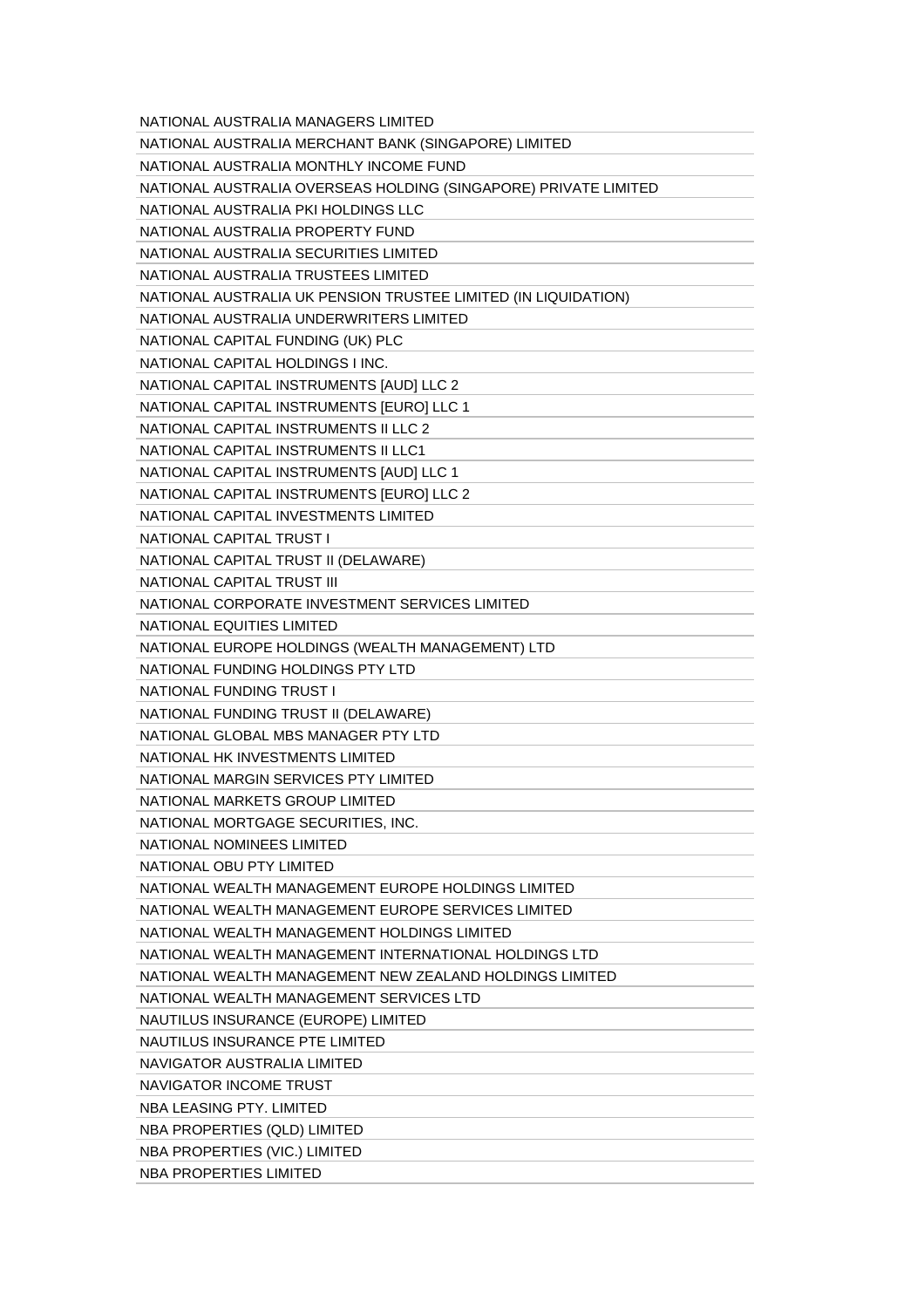| <b>NCIT- PROPERTY SECURITIES TRUST</b>                          |
|-----------------------------------------------------------------|
| NCP-CAPITAL INTERNATIONAL GLOBAL EQUITY TRUST WITH CURRENCY     |
| NEW ZEALAND CARD SERVICES LTD                                   |
| NMS NOMINEES PTY LIMITED                                        |
| NORTHERN AND GENERAL FINANCE LIMITED                            |
| NORTHWARD CAPITAL AUSTRALIAN EQUITY                             |
| NORTHWARD CAPITAL PTY LIMITED                                   |
| NSIM ENHANCED CASH TRUST                                        |
| NULIS NOMINEES (AUSTRALIA) LIMITED                              |
| NWMH SUB (CANADA) INC                                           |
| NWMH SUB LIMITED                                                |
| <b>O2-E LIMITED (IN LIQUIDATION)</b>                            |
| P.F.A. (UK) LIMITED                                             |
| PARTOWN PTY, LIMITED                                            |
| <b>PAYMARK LIMITED</b>                                          |
| <b>PEA INVESTMENTS LIMITED</b>                                  |
| PENGANA HOLDINGS PTY LTD                                        |
| PENNLEY PTY LTD                                                 |
| PERIDIEM GLOBAL INVESTORS LLC                                   |
| PFS NOMINEES PTY LIMITED                                        |
| PLAN AUSTRALIA FINANCIAL SERVICES PTY, LTD.                     |
| PLAN AUSTRALIA OPERATIONS PTY, LTD.                             |
| PLAN AUSTRALIA PTY LTD                                          |
| PLAN GROUP NOMINEES PTY LTD                                     |
| PLAN LENDING PTY, LTD.                                          |
| PLAN TECHNOLOGIES PTY, LTD.                                     |
| PLAZA VENTURES LIMITED                                          |
| PLUM FINANCIAL SERVICES LIMITED                                 |
| PMJI INC.                                                       |
| PORTSMOUTH INVESTMENT COMPANY PTY LIMITED                       |
| PRE SELECT AUSTRALIAN EQUITY FUND                               |
| PRE SELECT AUSTRALIAN SMALL COMPANIES FUND                      |
| PRE SELECT BALANCED FUND                                        |
| PRE SELECT BOUTIQUE AUSTRALIAN EQUITY FUND                      |
| PRE SELECT CONSERVATIVE FUND                                    |
| PRE SELECT GROWTH FUND                                          |
| PRE SELECT HIGH GROWTH FUND                                     |
| PRE SELECT INTERNATIONAL EQUITY FUND                            |
| PRESIMA INC.                                                    |
| PROFESSIONAL LENDERS ASSOCIATION NETWORK OF AUSTRALIA PTY, LTD. |
| <b>PUGET LIMITED</b>                                            |
| <b>QW RAIL LEASING LIMITED</b>                                  |
| REDPOINT INVESTMENT MANAGEMENT PTY LTD                          |
| RIVER EMBLEY PTY. LIMITED (IN LIQUIDATION)                      |
| RMBS 2006-2 FINANCE COMPANY PTY LIMITED                         |
| RMBS 2006-2 HOLDINGS PTY LIMITED                                |
| RMBS 2006-2 INVESTMENT COMPANY PTY LTD                          |
| ROSIE INVESTMENTS PTY LTD (IN LIQUIDATION)                      |
| RYCEE 3 PTY LIMITED (IN LIQUIDATION)                            |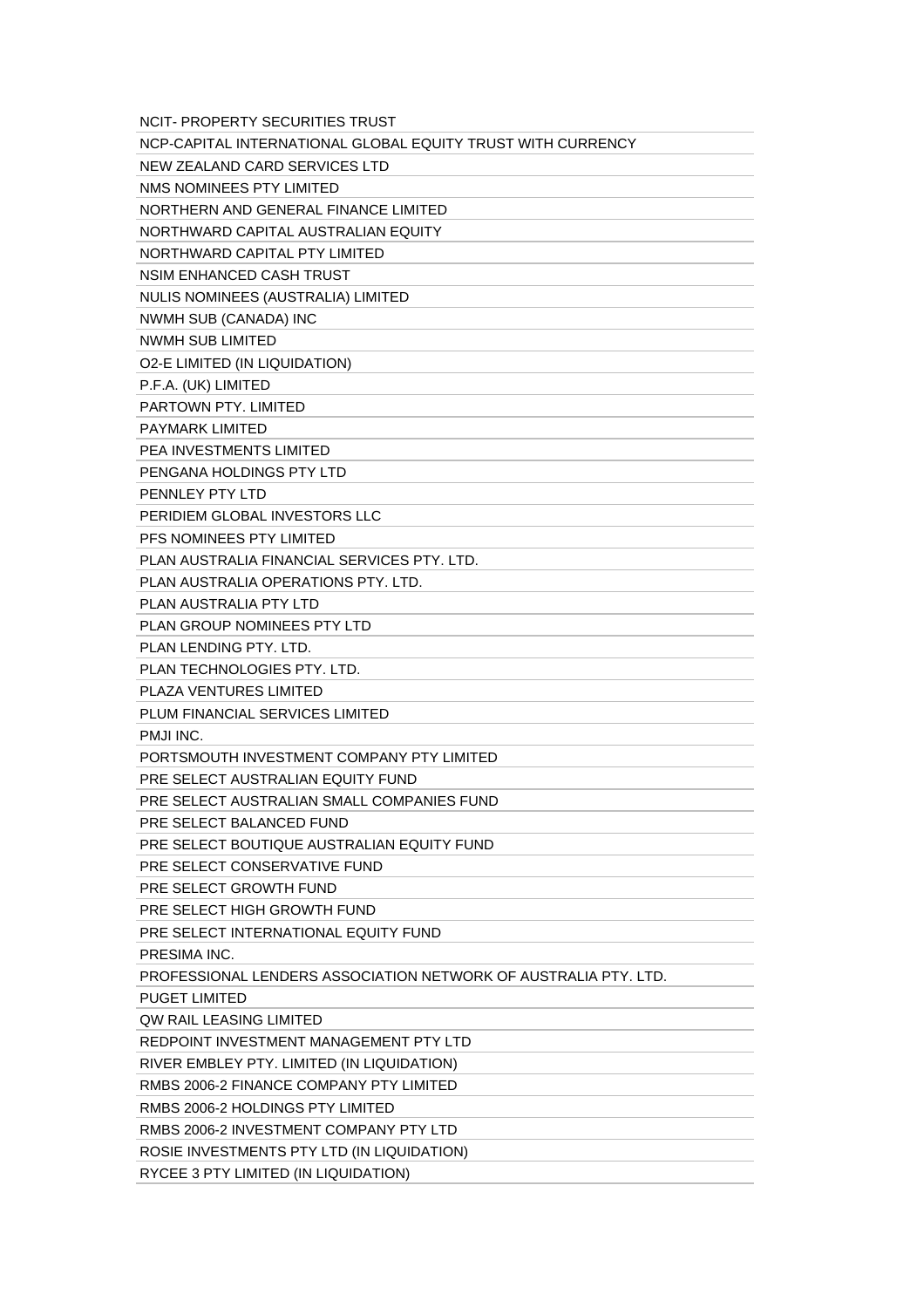| RYCEE 6 PTY LIMITED (IN LIQUIDATION)                                      |
|---------------------------------------------------------------------------|
| SECURITY BANCSERVICES GROUP INC.                                          |
| <b>SERV CO PTY LTD</b>                                                    |
| SHADWELL HOLDINGS (UK) LIMITED                                            |
| SNOWTREE INFRASTRUCTURE INC.                                              |
| ST VINCENT (EQUITIES) LIMITED                                             |
| ST VINCENT INVESTMENTS (ANCOATS) LIMITED                                  |
| ST VINCENT INVESTMENTS (DEVELOPMENTS) LIMITED                             |
| ST VINCENT INVESTMENTS (LONDON AND SOUTH) LIMITED                         |
| ST VINCENT INVESTMENTS (NORTH AND SCOTLAND) LIMITED                       |
| ST VINCENT INVESTMENTS (PROPERTIES) LIMITED                               |
| ST VINCENT INVESTMENTS LIMITED                                            |
| <b>STAR COMMODITIES PTY LTD</b>                                           |
| STARFISH COMPANY LIMITED                                                  |
| STORECARD LIMITED                                                         |
| <b>TASOVAC PTY LIMITED</b>                                                |
| TEMPCO NO.1                                                               |
| THE DEEP IN HULL LIMITED                                                  |
| THE PUGET LIMITED PARTNERSHIP                                             |
| THE SCOTTISH AGRICULTURAL SECURITIES CORPORATION P.L.C.                   |
| THE TRUSTEE FOR NCIT - GLOBAL EQUITIES TRUST NO 2                         |
| THE TRUSTEE FOR WM POOL - EQUITIES TRUST NO. 35                           |
| THE TRUSTEE FOR WM POOL - EQUITIES TRUST NO. 36                           |
| THE TRUSTEE FOR WM POOL - LTAR PART 1 NS TRUST                            |
| TIERONE REINSURANCE COMPANY                                               |
| TMS CORPORATION OF THE AMERICAS                                           |
|                                                                           |
| TOKARA PTY LTD                                                            |
| <b>TOKENHOUSE INVESTMENTS LIMITED</b>                                     |
| TOP 200 FUND                                                              |
| <b>VALEWIN PTY, LIMITED</b>                                               |
| VALLEY HEIGHTS LINCOLN LLC                                                |
| VILEXTON PTY LTD (IN LIQUIDATION)                                         |
| <b>VYNOTAS PTY, LTD.</b>                                                  |
| W M POOL - EQUITIES NO. 23 TRUST                                          |
| WAVE (NO.1) LIMITED (IN LIQUIDATION)                                      |
| <b>WEALTHHUB SECURITIES LIMITED</b>                                       |
| WEALTHHUB SECURITIES NOMINEES PTY LIMITED                                 |
| <b>WHOLESALE INCOME BUILDER</b>                                           |
| WHOLESALE AUSTRALIAN SHARE GROWTH STYLE FUND                              |
| WHOLESALE AUSTRALIAN SHARE VALUE STYLE FUND                               |
| WHOLESALE CAPITAL INTERNATIONAL GLOBAL SHARE FUND                         |
| WHOLESALE GLOBAL SHARE FUND                                               |
| WHOLESALE GLOBAL SHARE GROWTH STYLE FUND                                  |
| WHOLESALE GLOBAL SHARE VALUE STYLE FUND                                   |
| WHOLESALE PROPERTY SECURITIES FUND                                        |
| <b>WILTSHIRE CAPITAL LIMIITED</b>                                         |
| WILTSHIRE CAPITAL MANAGEMENT LIMITED                                      |
| WINTERGREEN REAL ESTATE HOLDINGS, LLC<br>WM ASIA LIMITED (IN LIQUIDATION) |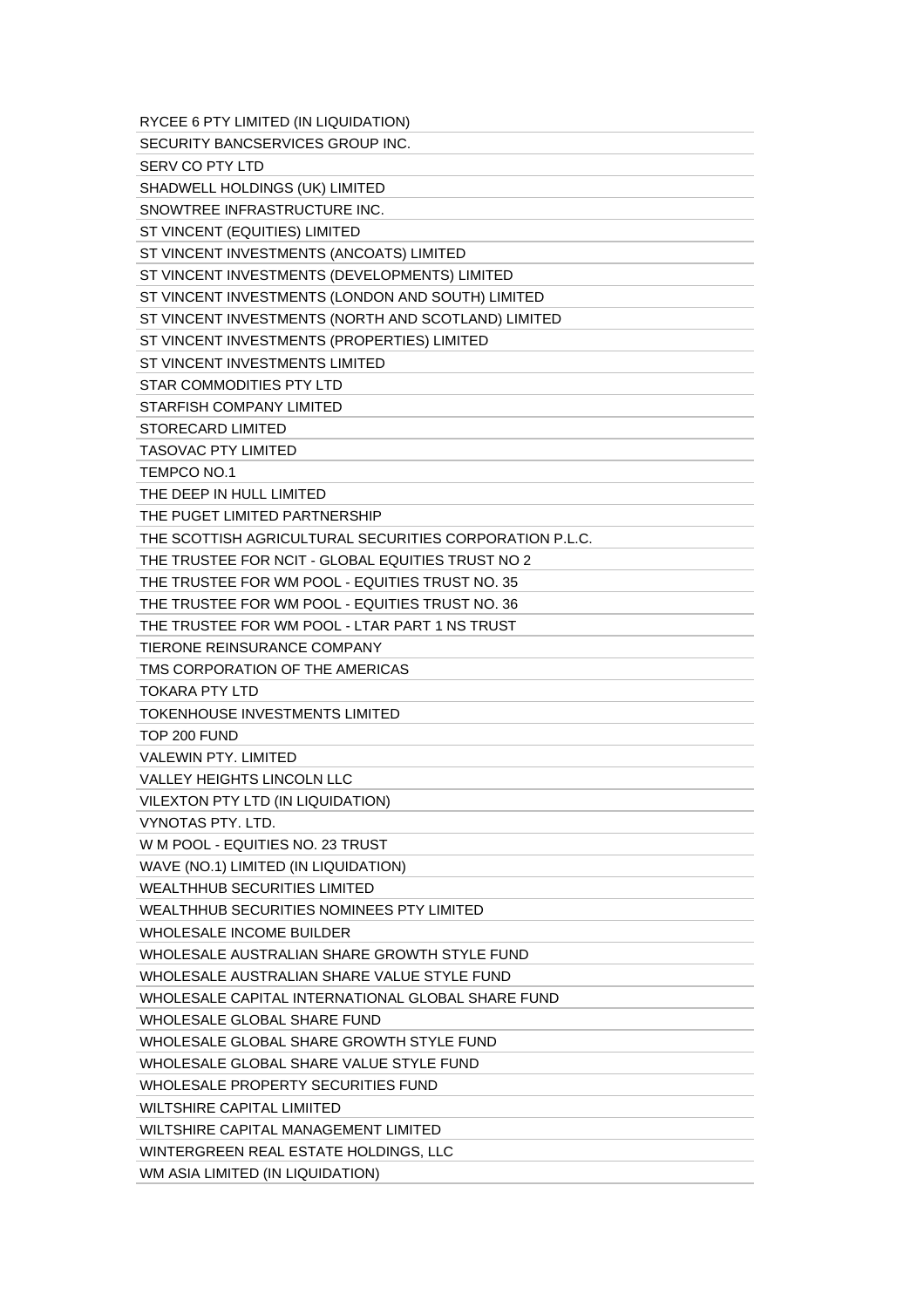WM AUSTRALIA PTY LIMITED

| WM FIXED ASSETS (2) PTY LIMITED                       |
|-------------------------------------------------------|
| WM GROUP PTY LIMITED                                  |
| WM LIFE AUSTRALIA LIMITED                             |
| WM POOL - BANK OF IRELAND GLOBAL EQUITIES TRUST       |
| WM POOL - BEM AGGRESSIVE AUSTRALIAN EQUITIES TRUST    |
| WM POOL - BEM AUSTRALIAN EQUITIES TRUST               |
| WM POOL - BLACKROCK GLOBAL FIXED INTEREST (S) TRUST   |
| WM POOL - BRIDGEWATER GLOBAL FIXED INTEREST TRUST     |
| WM POOL - CAPITAL INTERNATIONAL GLOBAL EQUITIES TRUST |
| WM POOL - CONCORD AUSTRALIAN EQUITIES TRUST           |
| WM POOL - CONTANGO AUSTRALIAN EQUITIES TRUST          |
|                                                       |
| WM POOL - DIMENSIONAL AUSTRALIAN EQUITIES TRUST       |
| WM POOL - EQUITIES TRUST NO 14                        |
| WM POOL - EQUITIES TRUST NO 20                        |
| WM POOL - EQUITIES TRUST NO. 15                       |
| WM POOL - EQUITIES TRUST NO. 16                       |
| WM POOL - EQUITIES TRUST NO. 17                       |
| WM POOL - EQUITIES TRUST NO. 18                       |
| WM POOL - EQUITIES TRUST NO. 19                       |
| WM POOL - EQUITIES TRUST NO. 21                       |
| WM POOL - EQUITIES TRUST NO. 22                       |
| WM POOL - EQUITIES TRUST NO. 26                       |
| WM POOL - EQUITIES TRUST NO. 27                       |
| WM POOL - EQUITIES TRUST NO. 28                       |
| WM POOL - EQUITIES TRUST NO. 31                       |
| WM POOL - EQUITIES TRUST NO. 32                       |
| WM POOL - EQUITIES TRUST NO. 33                       |
| WM POOL - EQUITIES TRUST NO. 34                       |
| WM POOL - EQUITIES TRUST NO.1                         |
| WM POOL - EQUITIES TRUST NO.11                        |
| WM POOL - EQUITIES TRUST NO.2                         |
| WM POOL - EQUITIES TRUST NO.9                         |
| WM POOL - FIXED INTEREST TRUST NO 1                   |
| WM POOL - FIXED INTEREST TRUST NO. 15                 |
| WM POOL - FIXED INTEREST TRUST NO. 3                  |
| WM POOL - FIXED INTEREST TRUST NO. 5                  |
| WM POOL - FIXED INTEREST TRUST NO. 6                  |
| WM POOL - FIXED INTEREST TRUST NO. 7                  |
| WM POOL - FIXED INTEREST TRUST NO. 8                  |
|                                                       |
| WM POOL - FIXED INTEREST TRUST NO. 9                  |
| WM POOL - GLOBAL EQUITIES TRUST NO 1                  |
| WM POOL - GLOBAL EQUITIES TRUST NO. 4                 |
| WM POOL - GLOBAL PROPERTIES TRUST                     |
| WM POOL - HIGH YIELD FIXED INTEREST TRUST             |
| WM POOL - INFLATION LINKED SECURITIES TRUST           |
| WM POOL - JARDINE FLEMING AUSTRALIAN EQUITIES TRUST   |
| WM POOL - LAZARD AUSTRALIAN EQUITIES TRUST            |
| WM POOL - LTAR PART 1 TRUST                           |